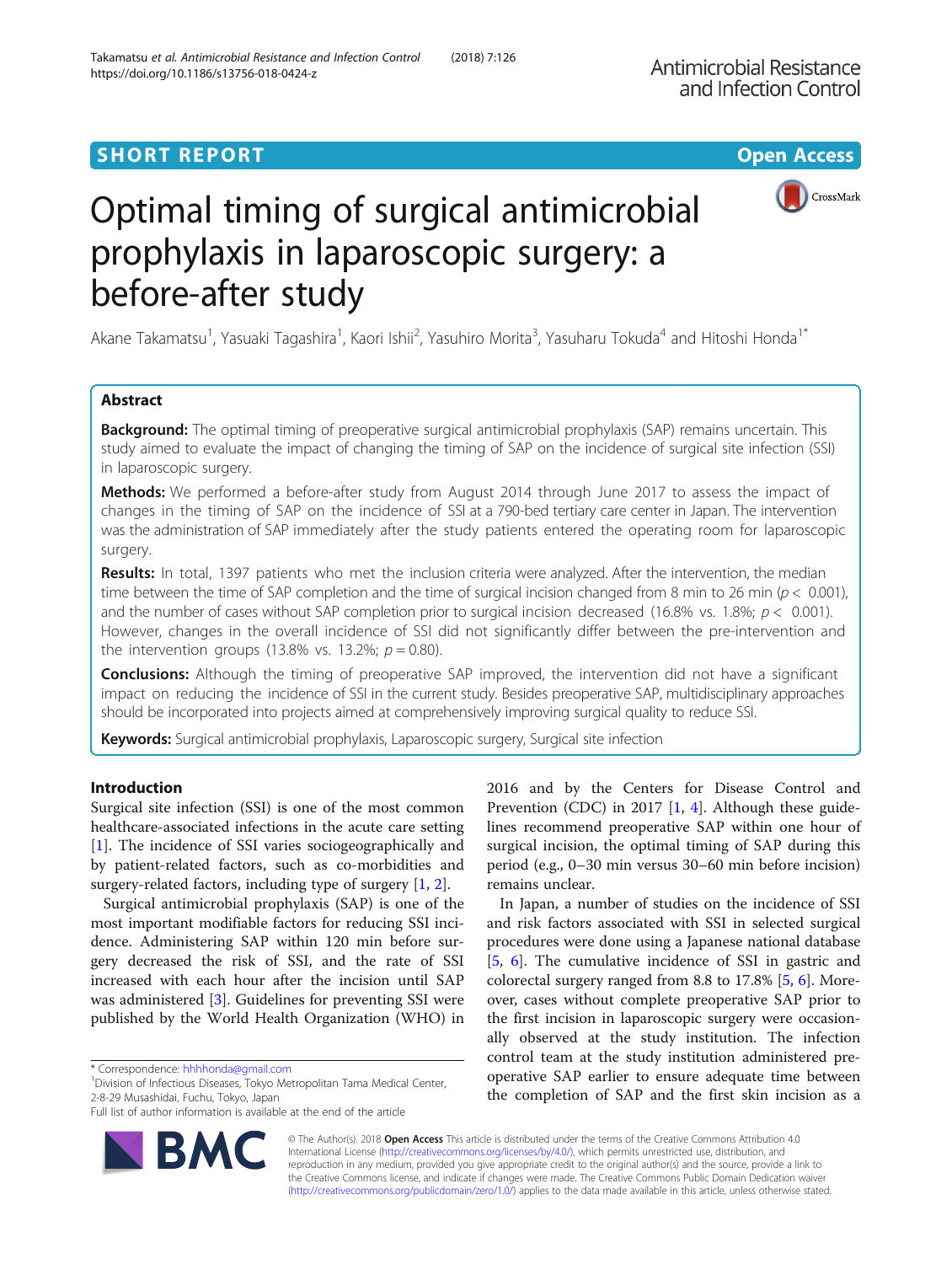<span id="page-1-0"></span>part of a standard quality improvement initiative. The aim of this study was to evaluate the impact of changing the timing of preoperative SAP on SSI incidence in laparoscopic surgery.

# Methods

# Study design and setting

This before-after study was conducted from August 2014 to June 2017 at Tokyo Metropolitan Tama Medical Center, a 790-bed tertiary care center in Tokyo. Approximately 7000 patients annually undergo surgery at the study institution. The patients' informed consent was obtained before surgery. The institutional review board at Tokyo Metropolitan Tama Medical Center approved this study.

### Participants

Patients over age 16 years who underwent any form of laparoscopic surgery including cholecystectomies, colectomies, gastrectomies, appendectomies, and proctectomies at the study institution were included for analysis. Patients who underwent laparoscopic surgery without follow-up information 30 days after the procedure were excluded.

#### Intervention

During the pre-intervention period (August 2014 – June 2016), the timing of preoperative SAP differed for each operation. In July 2016, the practice of administering SAP immediately after patients enter the operating room was implemented. Once patients were transferred into the operating room, intravenous SAP was immediately administered by anesthesiologists. If vancomycin or fluoroquinolone was used for SAP, administration of the agent was begun in the hospital ward before the patient was transferred to the operating room because both of these agents require a longer period of administration. Besides the intervention noted above, there were no concurrent changes in perioperative management, including the type and dosage of antimicrobials for SAP during the study period. The recommended SAP at the study institution is described in [Appendix 1](#page-4-0).

# Data collection

Clinical data were extracted from the electronic medical records. We also determined the type of laparoscopic surgery done, time of administration and completion of preoperative SAP, the American Society of Anesthesiologists (ASA) score, wound class, demographic characteristics, and underlying illnesses. Because SAP was administered intravenously over 15–30 min, we collected the data on the time of SAP completion and surgical incision. The primary outcome was the incidence of SSI as defined by the CDC criteria [\[7](#page-6-0), [8](#page-6-0)]. Nurses and physicians in the department of infection control determined whether SSI developed in the study subjects. Patients

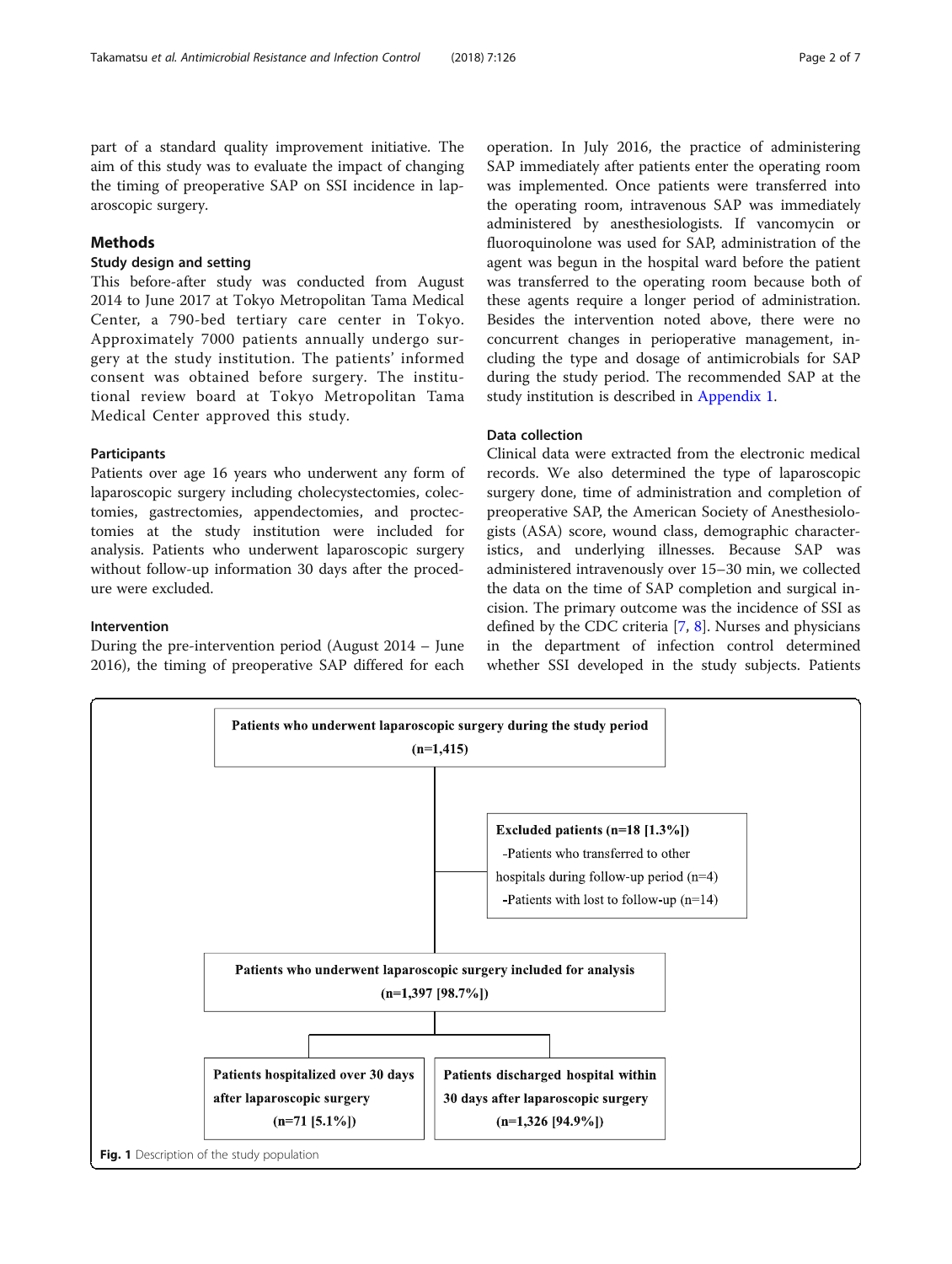<span id="page-2-0"></span>who were discharged within the follow-up period were observed at follow-up visits as outpatients. The primary interest of this study was to examine if changing the timing of preoperative SAP affected the incidence of SSI.

#### Statistical analysis

We compared the incidence of SSI between the pre-intervention and intervention periods using the chi-square test. We also compared other, selected factors between the study periods. The changes in SSI incidence due to the intervention were also evaluated by segmented regression analysis of interrupted time series (ITS) data. For the sensitivity analysis, factors associated with SSI in the study period were also investigated. The usual time point of SAP (i.e., 31–60 min prior to surgical incision as a reference, in comparison with 0–30 min

Table 1 Baseline characteristics of patients who underwent laparoscopic surgery in the study period ( $n = 1397$ )

|                                      | Pre-intervention<br>$(n = 942)$ | Intervention<br>$(n = 455)$ | P value |
|--------------------------------------|---------------------------------|-----------------------------|---------|
| Age, median, (IQR) years             | 66 (52-75)                      | 68 (55-76)                  | 0.04    |
| Male gender, n (%)                   | 431 (56.4)                      | 260 (57.1)                  | 0.79    |
| Co-morbidities, n (%)                |                                 |                             |         |
| Diabetes mellitus                    | 129 (13.7)                      | 63 (13.8)                   | 0.94    |
| Chronic lung diseases                | 42 (4.5)                        | 27(5.9)                     | 0.23    |
| Cardiovascular diseases              | 37(3.9)                         | 32(7.0)                     | 0.01    |
| Hypertension                         | 333 (35.4)                      | 180 (39.6)                  | 0.14    |
| Dyslipidemia                         | 158 (16.8)                      | 73 (16.0)                   | 0.76    |
| Current smoker, n (%)                | 446 (47.4)                      | 224 (49.2)                  | 0.51    |
| ASA score, n (%)                     |                                 |                             |         |
| 1 no disturbance                     | 207 (22.0)                      | 72 (15.8)                   | Ref.    |
| 2 mild disturbance                   | 654 (69.4)                      | 344 (75.6)                  | 0.01    |
| 3 severe disturbance                 | 79 (8.4)                        | 37(8.1)                     | 0.22    |
| 4 life-threatening                   | 2(0.2)                          | 2(0.4)                      | 0.30    |
| Wound class, n (%)                   |                                 |                             |         |
| 2 clean-contaminated                 | 936 (99.4)                      | 454 (99.8)                  | 0.44    |
| 3 contaminated                       | 6(0.6)                          | 1(0.2)                      | 0.44    |
| Emergent operation, n (%)            | 152 (16.1)                      | 70 (15.4)                   | 0.72    |
| Type of surgery, n (%)               |                                 |                             |         |
| Gastrectomy                          | 242 (25.7)                      | 129 (28.4)                  | 0.29    |
| Cholecystectomy                      | 213 (22.6)                      | 94 (20.7)                   | 0.41    |
| Appendectomy                         | 125 (13.3)                      | 32(7.0)                     | 0.001   |
| Colectomy                            | 130 (13.8)                      | 70 (15.4)                   | 0.43    |
| Proctectomy                          | 231 (24.5)                      | 130 (28.6)                  | 0.11    |
| Cholecystectomy and<br>appendectomy  | 1(0.1)                          | 0(0)                        | N/A     |
| Operation time, median,<br>(IQR) min | 213 (133-286)                   | 222 (145-322)               | 0.003   |

Abbreviations: IQR interquartile range, ASA American Society of Anesthesiologists, N/A not applicable

and > 60 min) was used as a variable in the final model. Categorical variables were compared using Fisher's exact test or the chi-square test as appropriate. Continuous variables were compared using the Mann-Whitney U test. All the analyses were performed using Stata version 15 (StataCorp, College Station, TX, USA) and SPSS version 21 (IBM, Armonk, NY, USA).

#### Results

Of the 1415 patients who underwent laparoscopic surgery during the study period, 1397 patients met the inclusion criteria (Fig. [1](#page-1-0)). Table 1 shows a summary of the patients' baseline characteristics. In the intervention group, the median age was higher (68 years old vs. 66 years old;  $p = 0.04$ ), and the proportion of selected comorbidities, such as cardiovascular diseases, was greater (7% vs. 3.9%;  $p = 0.01$ ). Table 2 shows the changes in outcomes after implementing the intervention. The median interval between the time of completion of preoperative SAP and the time of surgical incision changed from 8 min to 26 min ( $p < 0.001$ ), and the number of cases without a complete preoperative SAP prior to surgical incision decreased  $(16.8\% \text{ vs. } 1.8\%; p < 0.001).$ However, the incidence of SSI did not significantly change between the pre-intervention and the intervention groups (13.8% vs. 13.2%;  $p = 0.80$ ). The ITS model shown in Fig. [2](#page-3-0) also revealed no statistically significant changes in SSI incidence after the intervention (intercept:  $P = 0.86$ ; trend:  $P = 0.83$ ). The model of factors associated with SSI development and the result of

|  |  |  |  | Table 2 Changes in outcomes after the intervention of SAP |  |
|--|--|--|--|-----------------------------------------------------------|--|
|--|--|--|--|-----------------------------------------------------------|--|

|                                                                                  | Pre-intervention<br>$(n = 942)$ | Intervention<br>$(n = 455)$ | $P$ value |
|----------------------------------------------------------------------------------|---------------------------------|-----------------------------|-----------|
| SAP, n (%)                                                                       | 940 (99.8)                      | 455 (100)                   |           |
| SAP drip infusion time,<br>median, (IQR) min                                     | $16(13-20)$                     | $23(17-30)$                 | < 0.001   |
| Time from SAP completion $8(2-16)$<br>to surgical incision, median,<br>(IQR) min |                                 | $26(15-35)$                 | < 0.001   |
| Time windows, n (%)                                                              |                                 |                             |           |
| $>120$ min                                                                       | 13(1.4)                         | 3(0.7)                      | 0.18      |
| $61 - 120$ min                                                                   | 11(1.2)                         | 5(1.1)                      | 0.57      |
| $31-60$ min                                                                      | 56 (5.9)                        | 161(35.4)                   | < 0.001   |
| $0 - 30$ min                                                                     | 702 (74.5)                      | 278 (61.1)                  | < 0.001   |
| $< 0$ min                                                                        | 158 (16.8)                      | 8(1.8)                      | < 0.001   |
| SSI, n (%)                                                                       | 130 (13.8)                      | 60 (13.2)                   | 0.80      |
| Type of SSI, n (%)                                                               |                                 |                             |           |
| Superficial SSI                                                                  | 78 (8.3)                        | 35(7.7)                     | 0.71      |
| Deep SSI                                                                         | 0(0)                            | 4(0.9)                      | N/A       |
| Organ-space SSI                                                                  | 52(5.5)                         | 21(4.6)                     | 0.48      |

Abbreviations: SAP surgical antimicrobial prophylaxis, IQR interquartile range, SSI surgical site infection, N/A not applicable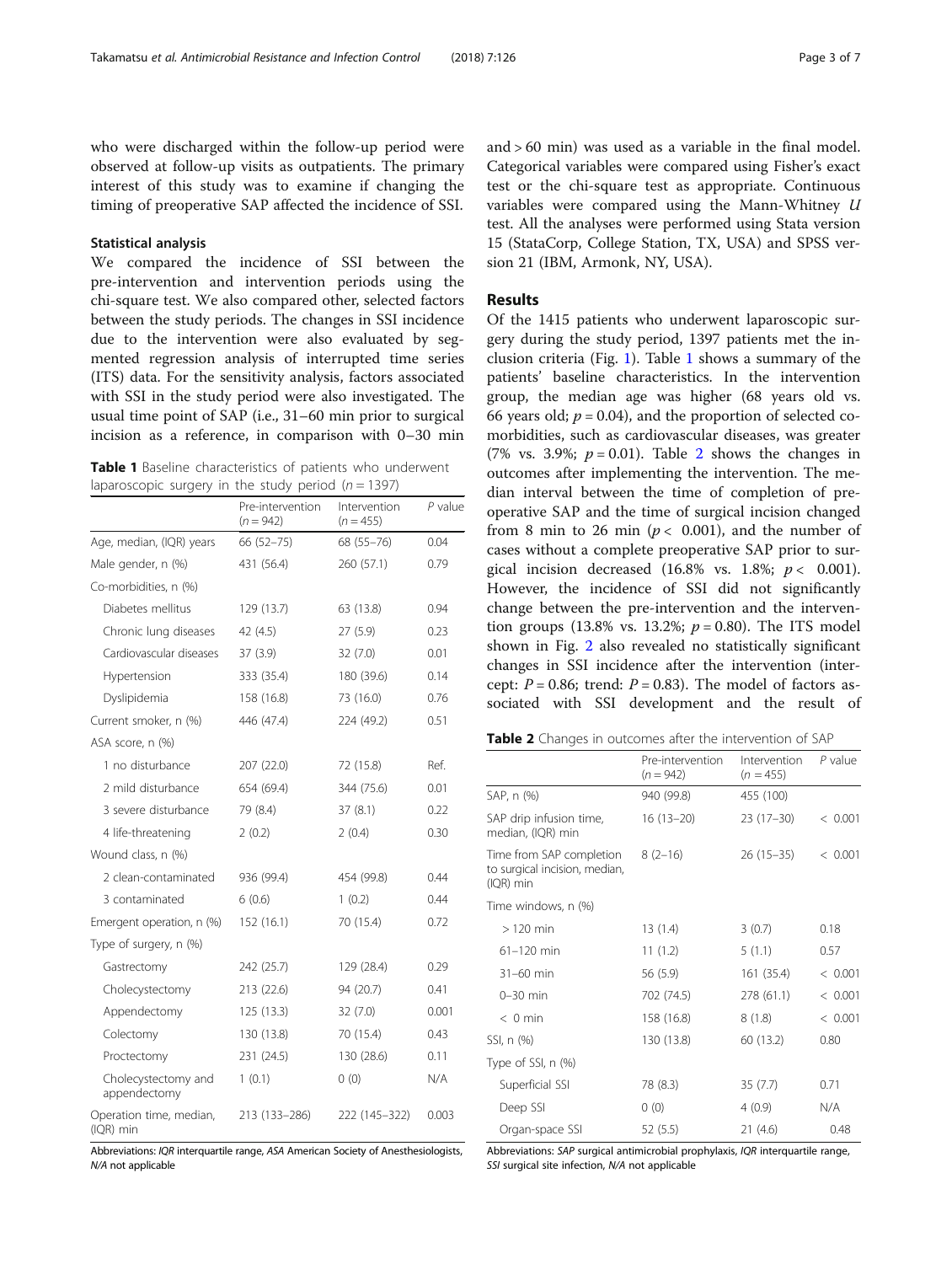sensitivity analysis is shown in [Appendix 2](#page-4-0) (univariate analysis) and Table 3 (multivariate analysis), respectively. Overall, a trend towards older age and longer duration of surgery was observed in patients with SSI compared with those without SSI. The results of subgroup analysis for surgery type and SSI type are shown in [Appendix 3](#page-4-0). For all types of surgery, the number of cases without complete preoperative SAP prior to surgical incision decreased.

# Discussion

In this study, we were able to prolong the interval between the completion of preoperative SAP and the first incision in laparoscopic surgery and to decrease the number of cases without complete preoperative SAP prior to surgical incision. The intervention successfully improved the quality of perioperative care in terms of SAP and likely increased awareness of the importance of SAP among health care workers. However, the intervention did not lead to a decrease in SSI incidence.

A number of studies have examined the optimal timing of preoperative SAP, with some studies showing that administration within 30 min prior to incision decreased the risk of postoperative infection [[9,](#page-6-0) [10](#page-6-0)]. Other studies have reported that administration 30 to 60 min prior to incision was most effective in preventing SSI [[11\]](#page-6-0). A recent systematic review demonstrated that the risk of SSI increased when preoperative SAP was administered 120 min before or after the first incision [\[12](#page-6-0)] while the WHO recommended that administration should be closer to the incision time  $( $60 \text{ min}$ )$  for antimicrobials with a short half-life, such as cephalosporins and penicillins [\[1](#page-6-0)]. At the moment, there are insufficient data to establish a more precise window  $[2, 13]$  $[2, 13]$  $[2, 13]$  $[2, 13]$ , and the present study was also unable to demonstrate the optimal timing for preoperative SAP.

A few previous studies showed that the risk of SSI increased when SAP was administered after incision [[5,](#page-6-0) [12](#page-6-0)]. However, in the current study SSI incidence did not improve in the intervention period despite a decrease in the number of cases without a complete preoperative SAP prior surgical incision. Although the reasons for this result are unclear, several factors may have played a role. For instance, patients' age in the intervention period was slightly higher than in the pre-intervention period. Previous studies showed an association between aging and increased

Table 3 Univariate and multivariate analyses for potential risk factors for SSI

|                               | Univariate analyses,<br>OR (95% CI) | $P$ value | Multivariate analyses,<br>OR (95% CI) | $P$ value |
|-------------------------------|-------------------------------------|-----------|---------------------------------------|-----------|
| Age $\geq 65$                 | 1.44 (1.05-1.98)                    | 0.02      |                                       |           |
| Male gender                   | $0.82(0.60 - 1.12)$                 | 0.21      |                                       |           |
| Diabetes mellitus             | $0.90(0.59 - 1.40)$                 | 0.65      |                                       |           |
| Current smoker                | $1.61(1.12 - 2.20)$                 | 0.003     | $1.66(1.14 - 2.40)$                   | 0.01      |
| ASA score $\geq$ 2            | $1.44(0.95 - 2.19)$                 | 0.09      |                                       |           |
| Wound class 3 contaminated    | 2.57 (0.50-13.36)                   | 0.26      |                                       |           |
| Emergent surgery              | $0.63(0.39 - 1.01)$                 | 0.06      |                                       |           |
| Operation time $\geq$ 180 min | 2.58 (1.79-3.71)                    | < 0.001   | $2.35(1.56 - 3.54)$                   | < 0.001   |
| Time windows,                 |                                     |           |                                       |           |
| 31-60 min                     |                                     | Ref.      |                                       | Ref.      |
| $< 0$ min                     | $0.67(0.38 - 1.17)$                 | 0.16      | $0.78(0.41 - 1.46)$                   | 0.43      |
| $0-30$ min                    | $0.58(0.39 - 0.85)$                 | 0.01      | $0.65(0.41 - 1.00)$                   | 0.052     |
| $>60$ min                     | $0.72(0.26 - 1.97)$                 | 0.52      | $1.14(0.38 - 3.42)$                   | 0.81      |
| Intervention status, "yes"    | $0.96(0.69 - 1.33)$                 | 0.80      | $0.79(0.54 - 1.15)$                   | 0.22      |

Abbreviations: SSI surgical site infection, ASA American Society of Anesthesiologists, OR odds ratio, CI confidence interval

<span id="page-3-0"></span>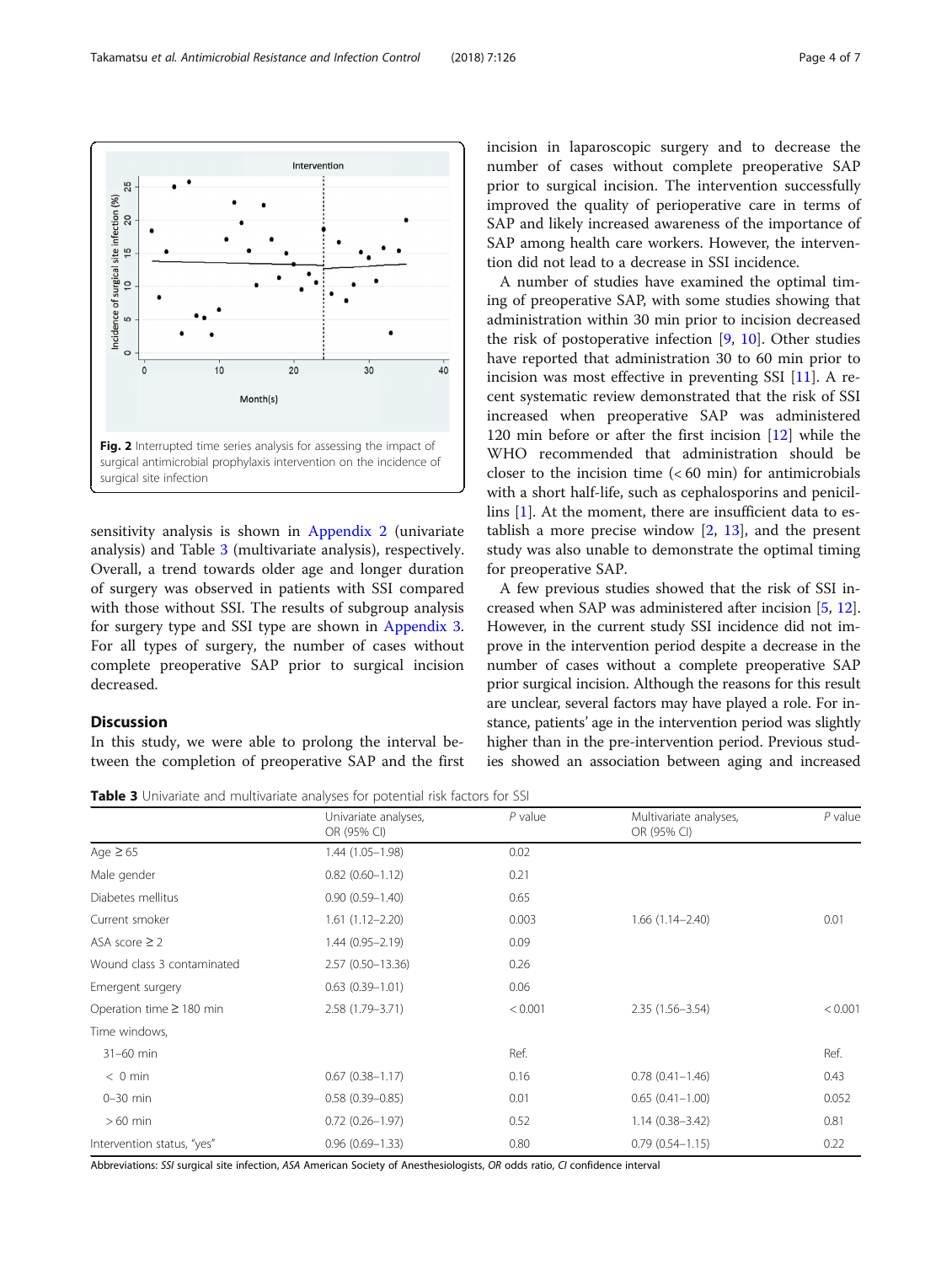<span id="page-4-0"></span>risk of SSI [\[2,](#page-6-0) [14](#page-6-0), [15\]](#page-6-0). Japan is one of the countries with an aging demographic [\[16\]](#page-6-0). Moreover, as seen in Table [2,](#page-2-0) the median duration of surgery in the intervention period was longer than in the pre-intervention period, an important risk factor for developing SSI [[17](#page-6-0)]. Prolonged operative time in the intervention period might be explained by the patients' age, which in turn was associated with a higher rate of comorbidities such as cardiovascular disease and a higher ASA score. Although SAP is one of the most important modifiable factors for reducing SSI, other, unmodifiable factors, including patient factors, might significantly contribute to the development SSI.

There are some limitations to our study. It is unclear whether the results would last beyond the brief, post-intervention period. Although patients' baseline characteristics in both study periods were compared, the number of collected variables was limited, and potentially predisposing factors such as body mass index, steroid use, and nutritional status, which may have differed between the study periods, were not measured [\[2](#page-6-0)]. We also did not track information on the dosage of antimicrobials used in SAP or in additional antimicrobial administration for the longer operations. Lastly, as mentioned above, other modifiable measures (e.g. adequate skin preparation solutions, patient warming, and glycemic control) might have played an important role in preventing SSI.

#### Conclusions

Although preoperative SAP is important, the timing of preoperative SAP within the 60-min window may be a minor detail for laparoscopic surgery. Moreover, other modifiable measures should be incorporated into comprehensive surgical quality improvement initiatives to reduce SSI.

# Appendix

Appendix 1 Recommended preoperative surgical antimicrobial prophylaxis at the study institution

| Type of<br>procedure  | Agents                                                                | Dose                                         | Redosing<br>interval, hour        |
|-----------------------|-----------------------------------------------------------------------|----------------------------------------------|-----------------------------------|
| Gastrectomy           | cefazolin                                                             | $1 - 2q$                                     | $3 - 4$                           |
| Cholecystectomy       | cefazolin<br>ampicillin/sulbactam                                     | $1-2q$<br>$1.5 - 3q$                         | $3 - 4$<br>$2 - 3$                |
| Appendectomy          | $cefazolin +$<br>metronidazole<br>cefmetazole<br>ampicillin/sulbactam | 1-2 $q + 500$ mg<br>$1-2q$<br>$1.5 - 3q$     | $3 - 4 + 8$<br>$2 - 3$<br>$2 - 3$ |
| Colorectal<br>surgery | $cefazolin +$<br>metronidazole<br>cefmetazole<br>ampicillin/sulbactam | $1 - 2q +$<br>500 mg<br>$1-2q$<br>$1.5 - 3q$ | $3 - 4 + 8$<br>$2 - 3$<br>$2 - 3$ |

NOTE. For patients with β-lactam allergy and renal failure, infectious disease consultation is recommended

| <b>Appendix 2</b> Univariate analysis of factors associated with |  |  |  |
|------------------------------------------------------------------|--|--|--|
| development of SSI                                               |  |  |  |

| acveiupment or sor                                                     |                      |                  |           |
|------------------------------------------------------------------------|----------------------|------------------|-----------|
| Variables                                                              | No SSI<br>$n = 1207$ | SSI<br>$n = 190$ | $P$ value |
| Age, median, (IQR) years                                               | 66 (52-75)           | 70 (60-77)       | 0.001     |
| $<$ 65, n $(\%)$                                                       | 554 (45.9)           | 71 (37.4)        | 0.028     |
| $≥ 65$ , n (%)                                                         | 653 (54.1)           | 119 (62.6)       |           |
| Male gender, n (%)                                                     | 532 (44.1)           | 74 (39.0)        | 0.19      |
| Co-morbidities, n (%)                                                  |                      |                  |           |
| Diabetes mellitus                                                      | 164 (13.6)           | 28 (14.7)        | 0.67      |
| Chronic lung diseases                                                  | 57 (4.7)             | 12(6.3)          | 0.35      |
| Cardiovascular diseases                                                | 59 (4.9)             | 10(5.3)          | 0.83      |
| Hypertension                                                           | 442 (36.6)           | 71 (37.4)        | 0.84      |
| Dyslipidemia                                                           | 198 (16.4)           | 33 (17.4)        | 0.74      |
| Current smoker, n (%)                                                  | 560 (46.4)           | 110 (47.9)       | 0.003     |
| ASA score, n (%)                                                       |                      |                  |           |
| 1 no disturbance                                                       | 250 (20.7)           | 29 (15.3)        | Ref.      |
| 2 mild disturbance                                                     | 854 (70.8)           | 144 (75.8)       | 0.08      |
| 3 severe disturbance                                                   | 99 (8.2)             | 17(9.0)          | 0.23      |
| 4 life-threatening                                                     | 4(0.3)               | 0(0)             | N/A       |
| Wound class, n (%)                                                     |                      |                  |           |
| 2 clean-contaminated                                                   | 1202 (99.6)          | 188 (99.0)       | 0.25      |
| 3 contaminated                                                         | 5(0.4)               | 2(1.1)           | 0.25      |
| Emergent surgery, n (%)                                                | 200 (16.6)           | 22 (11.6)        | 0.080     |
| Type of surgery, n (%)                                                 |                      |                  |           |
| Cholecystectomy                                                        | 291 (24.1)           | 16(8.4)          | Ref.      |
| Gastrectomy                                                            | 294 (24.4)           | 77 (40.5)        | < 0.001   |
| Appendectomy                                                           | 140 (11.6)           | 17(9.0)          | 0.029     |
| Colectomy                                                              | 175 (14.5)           | 25 (13.2)        | 0.004     |
| Proctectomy                                                            | 306 (25.4)           | 55 (29.0)        | < 0.001   |
| Cholecystectomy and<br>appendectomy                                    | 1(0.1)               | 0(0)             | N/A       |
| Operation time, median,<br>(IQR) min                                   | 205 (131–285)        | 273 (197–337)    | < 0.001   |
| < 180, n (%)                                                           | 502 (41.6)           | 42 (22.1)        |           |
| ≥ 180, n (%)                                                           | 705 (58.4)           | 148 (77.9)       | < 0.001   |
| SAP drip infusion time,<br>median, (IQR) min                           | 18 (14–23)           | 18 (14–24)       | 0.97      |
| Time from SAP completion<br>to surgical incision, median,<br>(IQR) min | $12(4-25)$           | $15(3-31)$       | 0.37      |
| 31-60 min                                                              | 175 (14.5)           | 42 (22.2)        | Ref.      |
| $< 0$ min                                                              | 143 (11.9)           | 23 (12.2)        | 0.16      |
| $0-30$ min                                                             | 861 (71.4)           | 119 (63.0)       | 0.005     |
| $>60$ min                                                              | 26(2.2)              | 6(3.2)           | 0.52      |
| Intervention status, "yes"                                             | 395 (32.7)           | 60 (31.6)        | 0.75      |

NOTE. SSI surgical site infection, IQR interquartile range, ASA American Society of Anesthesiologists, SAP surgical antimicrobial prophylaxis, N/A not applicable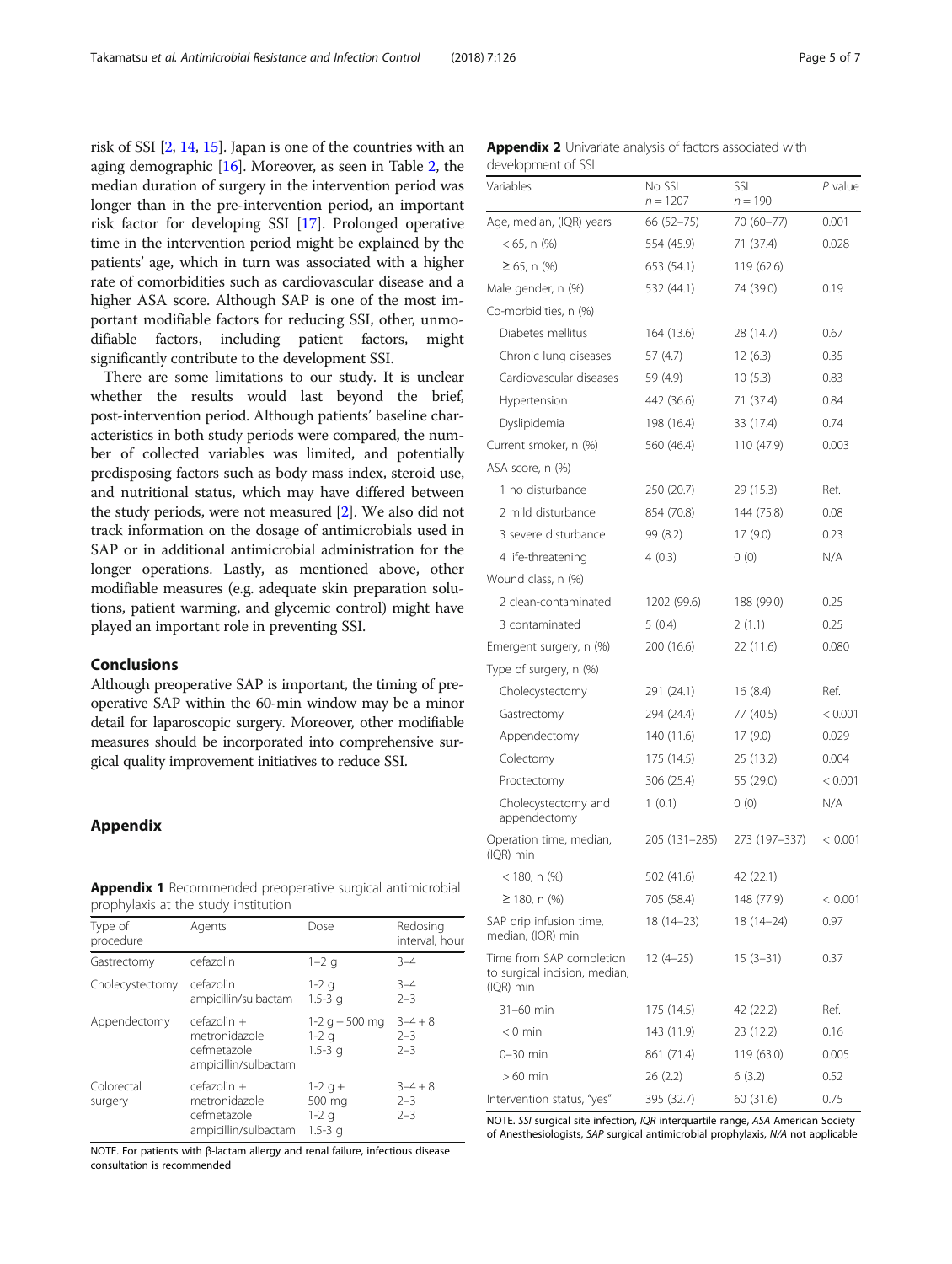| Appendix 3 Subgroup analysis of different types of SSI |
|--------------------------------------------------------|
|--------------------------------------------------------|

|                                                                     | No SSI<br>$(n = 1207)$ | Superficial SSI<br>$(n = 113)$ | Deep and organ<br>space SSI<br>$(n = 77)$ | $P$ value                    |                                      |
|---------------------------------------------------------------------|------------------------|--------------------------------|-------------------------------------------|------------------------------|--------------------------------------|
|                                                                     |                        |                                |                                           | No SSI vs<br>superficial SSI | No SSI vs deep<br>and organ space SS |
| Age, median, (IQR) years                                            | 66 (52-75)             | $67(53 - 76)$                  | 72 (64-78)                                | 0.49                         | < 0.001                              |
| $< 65$ , n $(\%)$                                                   | 554 (45.9)             | 50 (44.3)                      | 21(27.3)                                  | 0.74                         | 0.018                                |
| $≥ 65$ , n $%$                                                      | 653 (54.1)             | 63 (55.7)                      | 56 (72.7)                                 |                              |                                      |
| Male gender, n (%)                                                  | 532 (44.1)             | 57 (50.4)                      | 17(22.1)                                  | 0.19                         | < 0.001                              |
| Co-morbidities, n (%)                                               |                        |                                |                                           |                              |                                      |
| Diabetes mellitus                                                   | 164 (13.6)             | 13(11.5)                       | 15 (19.5)                                 | 0.53                         | 0.15                                 |
| Chronic lung diseases                                               | 57(4.7)                | 6(5.3)                         | 6(7.8)                                    | 0.78                         | 0.23                                 |
| Cardiovascular diseases                                             | 59 (4.9)               | 7(6.2)                         | 3(3.9)                                    | 0.54                         | 0.69                                 |
| Hypertension                                                        | 442 (36.6)             | 38 (33.6)                      | 33 (42.9)                                 | 0.53                         | 0.27                                 |
| Dyslipidemia                                                        | 198 (16.4)             | 19 (16.8)                      | 14 (18.2)                                 | 0.91                         | 0.68                                 |
| Current smoker, n (%)                                               | 560 (46.4)             | 58 (51.3)                      | 52 (67.5)                                 | 0.32                         | < 0.001                              |
| ASA score, n (%)                                                    |                        |                                |                                           |                              |                                      |
| 1 (no disturbance)                                                  | 250 (20.7)             | 22 (19.5)                      | 7(9.1)                                    | Ref.                         | Ref.                                 |
| 2 (mild disturbance)                                                | 854 (70.8)             | 82 (72.6)                      | 62 (80.5)                                 | 0.73                         | 0.02                                 |
| 3 (severe disturbance)                                              | 99 (8.2)               | 9(8.0)                         | 8(10.4)                                   | 0.94                         | 0.05                                 |
| 4 (life-threatening)                                                | 4(0.3)                 | 0(0)                           | 0(0)                                      | N/A                          | N/A                                  |
| Wound class, n (%)                                                  |                        |                                |                                           |                              |                                      |
| 2 clean-contaminated                                                | 1202 (99.6)            | 112 (99.1)                     | 76 (98.7)                                 | 0.48                         | 0.27                                 |
| 3 contaminated                                                      | 5(0.4)                 | 1(0.9)                         | 1(1.3)                                    | 0.48                         | 0.27                                 |
| Emergent surgery, n (%)                                             | 200 (16.6)             | 16 (14.2)                      | 6(7.8)                                    | 0.51                         | 0.04                                 |
| Type of surgery, n (%)                                              |                        |                                |                                           |                              |                                      |
| Cholecystectomy                                                     | 291 (24.1)             | 11(9.7)                        | 5(6.5)                                    | Ref.                         | Ref.                                 |
| Gastrectomy                                                         | 294 (24.4)             | 28 (24.8)                      | 49 (63.6)                                 | 0.011                        | < 0.001                              |
| Appendectomy                                                        | 140 (11.6)             | 14 (12.4)                      | 3(3.9)                                    | 0.019                        | 0.77                                 |
| Colectomy                                                           | 175 (14.5)             | 16 (14.2)                      | 9(11.7)                                   | 0.028                        | 0.05                                 |
| Proctectomy                                                         | 306 (25.4)             | 44 (38.9)                      | 11(14.3)                                  | < 0.001                      | 0.18                                 |
| Cholecystectomy and appendectomy                                    | 1(0.1)                 | 0(0)                           | 0(0)                                      | N/A                          | N/A                                  |
| Operation time, median, (IQR) min                                   | 205 (131-285)          | 229 (164-296)                  | 325 (271-399)                             | 0.015                        | < 0.001                              |
| $<$ 180, n $(\%)$                                                   | 502 (41.6)             | 33 (29.2)                      | 9(11.7)                                   | 0.01                         | < 0.001                              |
| $\geq$ 180. n (%)                                                   | 705 (58.4)             | 80 (70.8)                      | 68 (88.3)                                 |                              |                                      |
| SAP drip infusion time, median, (IQR) min                           | $18(14-23)$            | $18(14-25)$                    | $17(13-22)$                               | 0.52                         | 0.46                                 |
| Time from SAP completion to surgical<br>incision, median, (IQR) min | $12(4-25)$             | $14(2-31)$                     | $17(6-29)$                                | 0.39                         | 0.69                                 |
| Time windows, n (%)                                                 |                        |                                |                                           |                              |                                      |
| 31-60 min                                                           | 175 (14.5)             | 24 (21.2)                      | 18 (23.4)                                 | Ref.                         | Ref.                                 |
| $< 0$ min                                                           | 143 (11.9)             | 18 (15.9)                      | 5(6.5)                                    | 0.80                         | 0.04                                 |
| $0-30$ min                                                          | 861 (71.4)             | 65 (57.5)                      | 54 (70.1)                                 | 0.02                         | 0.08                                 |
| $>60$ min                                                           | 26(2.2)                | 6(5.3)                         | 0(0)                                      | 0.30                         | N/A                                  |
| Intervention status, "yes"                                          | 395 (32.7)             | 35 (31.0)                      | 25 (32.5)                                 | 0.70                         | 0.83                                 |

NOTE. SSI surgical site infection, IQR interquartile range, ASA American Society of Anesthesiologists, SAP surgical antimicrobial prophylaxis, N/A not applicable